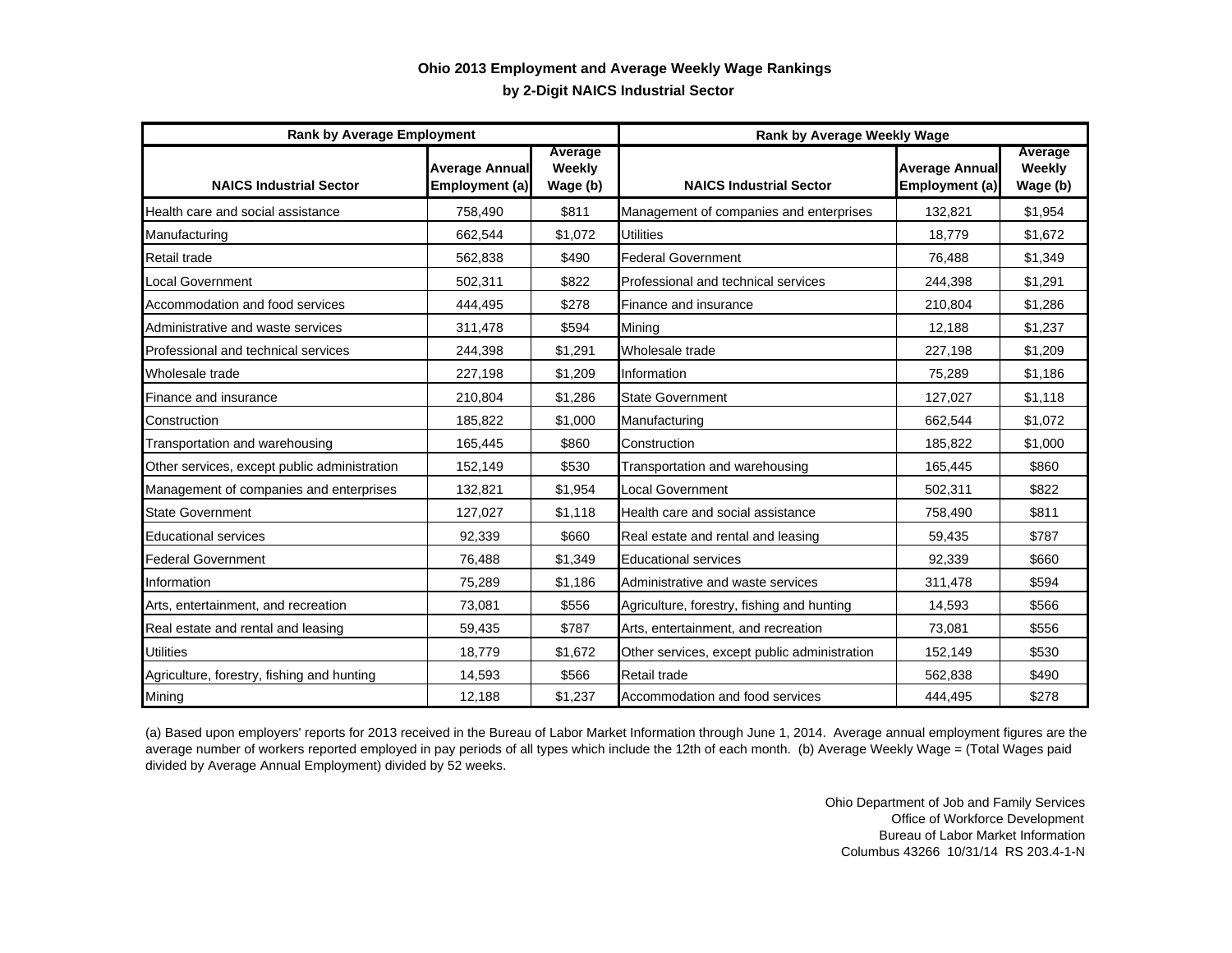## **Ohio's High Employment Industries: Top 45 Industries Ranked by Employment (3-Digit NAICS Codes)**

| <b>NAICS</b><br>Code | <b>Industry Title</b>                        | <b>Average Annual</b><br>Employment (a) | <b>Average Weekly</b><br>Wage (b) |
|----------------------|----------------------------------------------|-----------------------------------------|-----------------------------------|
| 722                  | Food services and drinking places            | 409,963                                 | \$271                             |
| 561                  | Administrative and support services          | 296,322                                 | \$574                             |
| 621                  | Ambulatory health care services              | 253,944                                 | \$1,001                           |
| 541                  | Professional and technical services          | 244,398                                 | \$1,291                           |
| 622                  | Hospitals                                    | 242,500                                 | \$989                             |
| 623                  | Nursing and residential care facilities      | 168,400                                 | \$484                             |
| 551                  | Management of companies and enterprises      | 132,821                                 | \$1.954                           |
| 423                  | Merchant wholesalers, durable goods          | 124,782                                 | \$1,162                           |
| 238                  | Specialty trade contractors                  | 118,823                                 | \$931                             |
| 452                  | General merchandise stores                   | 117,175                                 | \$379                             |
| 336                  | Transportation equipment manufacturing       | 111,030                                 | \$1,226                           |
| 445                  | Food and beverage stores                     | 105,767                                 | \$390                             |
| 332                  | Fabricated metal product manufacturing       | 102,272                                 | \$997                             |
| 524                  | Insurance carriers and related activities    | 97,403                                  | \$1,294                           |
| 522                  | Credit intermediation and related activities | 95,306                                  | \$1,052                           |
| 624                  | Social assistance                            | 93,645                                  | \$423                             |
| 611                  | <b>Educational services</b>                  | 92,339                                  | \$660                             |
| 333                  | Machinery manufacturing                      | 75,606                                  | \$1,136                           |
| 441                  | Motor vehicle and parts dealers              | 72,230                                  | \$782                             |
| 424                  | Merchant wholesalers, nondurable goods       | 67,313                                  | \$1,107                           |
| 484                  | Truck transportation                         | 65,857                                  | \$864                             |
| 311                  | Food manufacturing                           | 57,010                                  | \$918                             |
| 812                  | Personal and laundry services                | 54,219                                  | \$424                             |
| 326                  | Plastics and rubber products manufacturing   | 53,935                                  | \$890                             |
| 713                  | Amusements, gambling, and recreation         | 53,641                                  | \$338                             |
| 444                  | Building material and garden supply stores   | 48,109                                  | \$551                             |
| 813                  | Membership associations and organizations    | 47,761                                  | \$496                             |
| 325                  | Chemical manufacturing                       | 43,568                                  | \$1,408                           |
| 811                  | Repair and maintenance                       | 43,212                                  | \$709                             |
| 448                  | Clothing and clothing accessories stores     | 42,143                                  | \$378                             |
| 236                  | Construction of buildings                    | 41,810                                  | \$1,008                           |
| 531                  | Real estate                                  | 41,131                                  | \$798                             |
| 493                  | Warehousing and storage                      | 39,728                                  | \$791                             |
| 331                  | Primary metal manufacturing                  | 38,908                                  | \$1,195                           |
| 446                  | Health and personal care stores              | 36,181                                  | \$631                             |
| 425                  | Electronic markets and agents and brokers    | 35,104                                  | \$1,574                           |
| 447                  | Gasoline stations                            | 34,547                                  | \$344                             |
| 721                  | Accommodation                                | 34,531                                  | \$368                             |
| 453                  | Miscellaneous store retailers                | 29,995                                  | \$390                             |
| 335                  | Electrical equipment and appliance mfg.      | 27,633                                  | \$1,114                           |
| 517                  | Telecommunications                           | 26,721                                  | \$1,270                           |
| 454                  | Nonstore retailers                           | 25,602                                  | \$716                             |
| 327                  | Nonmetallic mineral product manufacturing    | 25,260                                  | \$1,060                           |
| 237                  | Heavy and civil engineering construction     | 25,189                                  | \$1,314                           |
| 511                  | Publishing industries, except internet       | 25,153                                  | \$1,229                           |

(a) Based upon employers' reports for 2013 received in the Bureau of Labor Market Information through June 1, 2014. Average annual employment figures are the average number of workers reported employed in pay periods of all types which include the 12th of each month. (b) Average Weekly Wage = (Total Wages paid divided by Average Annual Employment) divided by 52 weeks.

> Ohio Department of Job and Family Services Office of Workforce Development Bureau of Labor Market Information Columbus 43266 10/31/14 RS 203.4-2-N